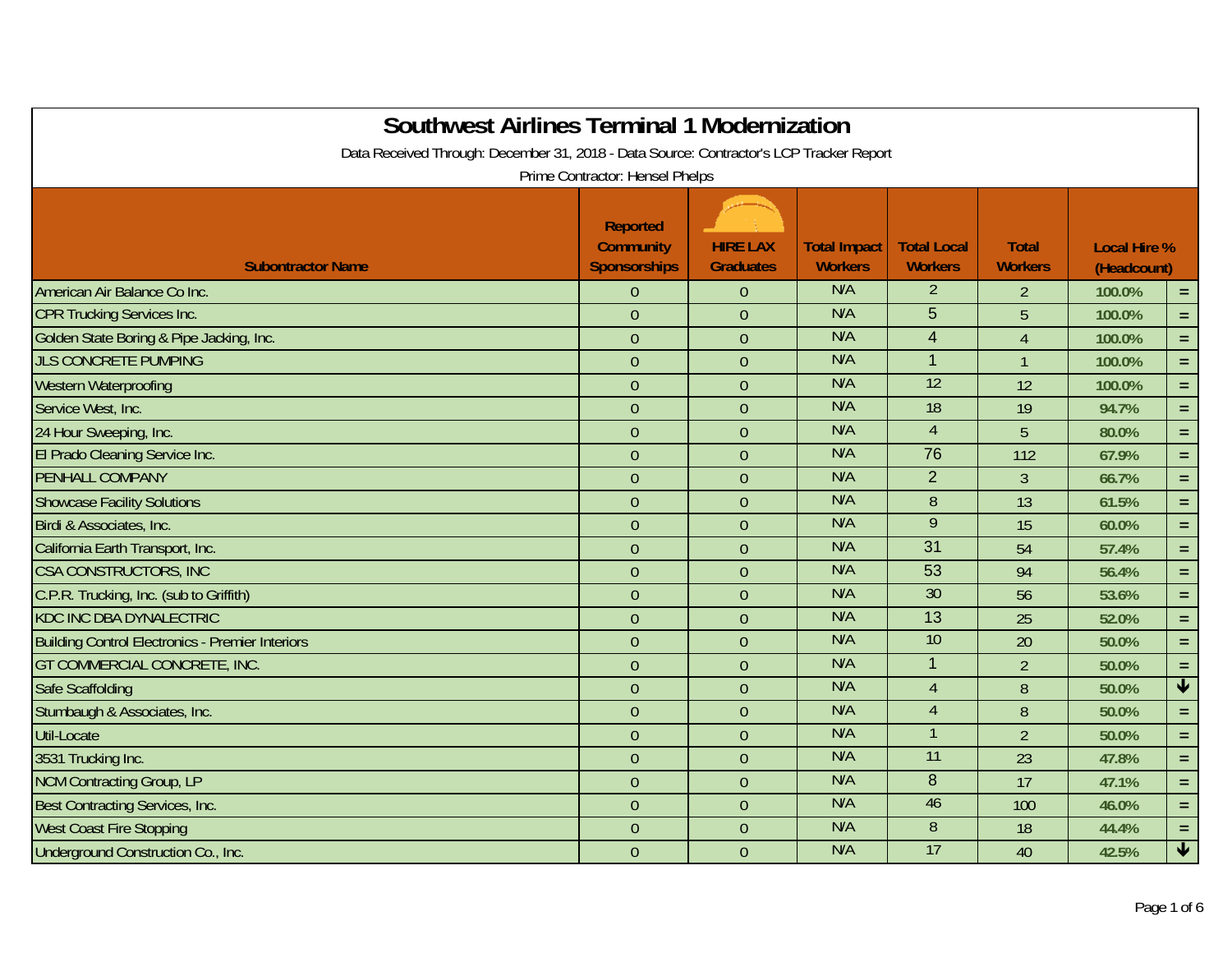| <b>Southwest Airlines Terminal 1 Modernization</b><br>Data Received Through: December 31, 2018 - Data Source: Contractor's LCP Tracker Report |                                                     |                                     |                                       |                                      |                                |                                    |            |
|-----------------------------------------------------------------------------------------------------------------------------------------------|-----------------------------------------------------|-------------------------------------|---------------------------------------|--------------------------------------|--------------------------------|------------------------------------|------------|
|                                                                                                                                               | Prime Contractor: Hensel Phelps                     |                                     |                                       |                                      |                                |                                    |            |
| <b>Subontractor Name</b>                                                                                                                      | Reported<br><b>Community</b><br><b>Sponsorships</b> | <b>HIRE LAX</b><br><b>Graduates</b> | <b>Total Impact</b><br><b>Workers</b> | <b>Total Local</b><br><b>Workers</b> | <b>Total</b><br><b>Workers</b> | <b>Local Hire %</b><br>(Headcount) |            |
| Concrete Coring Company (sub to Griffith)                                                                                                     | $\overline{0}$                                      | $\mathbf{0}$                        | N/A                                   | 15                                   | 37                             | 40.5%                              | $\equiv$   |
| <b>LVI FACILITY SERVICES</b>                                                                                                                  | $\overline{0}$                                      | $\overline{0}$                      | N/A                                   | $\overline{15}$                      | 39                             | 38.5%                              | $\equiv$   |
| J. COLAVIN & SON, INC.                                                                                                                        | $\boldsymbol{0}$                                    | $\mathbf{0}$                        | N/A                                   | 21                                   | 55                             | 38.2%                              | $\equiv$   |
| <b>JLS Pumping</b>                                                                                                                            | $\theta$                                            | $\theta$                            | N/A                                   | 3                                    | 8                              | 37.5%                              | $\equiv$   |
| Rebar Engineering, Inc.                                                                                                                       | $\overline{0}$                                      | $\overline{0}$                      | N/A                                   | $\overline{15}$                      | 40                             | 37.5%                              | $\equiv$   |
| Substructure Support, Inc.                                                                                                                    | $\mathbf{0}$                                        | $\overline{0}$                      | N/A                                   | $\overline{3}$                       | 8                              | 37.5%                              | $=$        |
| PRO STEEL ERECTORS, INC.                                                                                                                      | $\mathbf{0}$                                        | $\overline{0}$                      | N/A                                   | $\overline{36}$                      | 98                             | 36.7%                              | $\equiv$   |
| <b>DIRECT A/V</b>                                                                                                                             | $\theta$                                            | $\mathbf{0}$                        | N/A                                   | 11                                   | 30                             | 36.7%                              | $\equiv$ . |
| <b>MURRAY COMPANY</b>                                                                                                                         | $\mathbf{0}$                                        | $\overline{0}$                      | N/A                                   | $\overline{42}$                      | 115                            | 36.5%                              | $\equiv$ . |
| <b>Wilson &amp; Hampton Painting Contractors</b>                                                                                              | $\overline{0}$                                      | $\overline{0}$                      | N/A                                   | $\overline{13}$                      | 36                             | 36.1%                              | $\equiv$   |
| <b>Quality Production Services</b>                                                                                                            | $\mathbf{0}$                                        | $\mathbf{0}$                        | N/A                                   | 5                                    | 14                             | 35.7%                              | $\equiv$   |
| HENSEL PHELPS CONSTRUCTION CO                                                                                                                 | $\theta$                                            | $\overline{0}$                      | N/A                                   | 28                                   | 79                             | 35.4%                              | $\uparrow$ |
| <b>GGG DEMOLITION, INC.</b>                                                                                                                   | $\boldsymbol{0}$                                    | $\overline{0}$                      | N/A                                   | 53                                   | 158                            | 33.5%                              | $\equiv$   |
| MORROW MEADOWS CORP (ELECTRICAL & LOW VOLTAGE)                                                                                                | $\theta$                                            | $\overline{0}$                      | N/A                                   | $\overline{111}$                     | 331                            | 33.5%                              | 个          |
| PERFORMANCE CONTRACTING, INC. - 0900110                                                                                                       | $\mathbf{1}$                                        | $\overline{0}$                      | N/A                                   | 81                                   | 242                            | 33.5%                              | $\equiv$   |
| <b>DUGGAN &amp; ASSOCIATES, INC.</b>                                                                                                          | $\mathbf{0}$                                        | $\mathbf{0}$                        | N/A                                   | $\overline{1}$                       | $\mathfrak{Z}$                 | 33.3%                              | $\equiv$ . |
| FRANK S. SMITH MASONRY, INC.                                                                                                                  | $\theta$                                            | $\overline{0}$                      | N/A                                   | $\boldsymbol{8}$                     | 24                             | 33.3%                              | $\equiv$ . |
| <b>GLORE &amp; ASSOCIATES, INC.</b>                                                                                                           | $\theta$                                            | $\mathbf{0}$                        | N/A                                   | $\overline{1}$                       | $\overline{3}$                 | 33.3%                              | $\equiv$ . |
| <b>LIMBACH COMPANY LP</b>                                                                                                                     | $\theta$                                            | $\overline{0}$                      | N/A                                   | 9                                    | 27                             | 33.3%                              | $=$ $\,$   |
| PREMIER INTERIOR DEVELOPMENT, INC.                                                                                                            | $\theta$                                            | $\mathbf{0}$                        | N/A                                   | $\overline{4}$                       | 12                             | 33.3%                              | $\equiv$ . |
| Signature Flooring, Inc.                                                                                                                      | $\mathbf 0$                                         | $\overline{0}$                      | N/A                                   | $\overline{7}$                       | 22                             | 31.8%                              | $\equiv$ . |
| <b>Weiss Sheet Metal Company</b>                                                                                                              | $\theta$                                            | $\overline{0}$                      | N/A                                   | $\overline{5}$                       | 16                             | 31.3%                              | $\equiv$   |
| MORROW-MEADOWS CORP - PREMIER INTERIORS                                                                                                       | $\overline{0}$                                      | $\overline{0}$                      | N/A                                   | $\overline{4}$                       | 13                             | 30.8%                              | $\equiv$   |
| Twining, Inc.                                                                                                                                 | $\theta$                                            | $\theta$                            | N/A                                   | $\overline{8}$                       | 26                             | 30.8%                              | $\equiv$   |
| Safway Services, LLC                                                                                                                          | $\theta$                                            | $\overline{0}$                      | N/A                                   | 18                                   | 59                             | 30.5%                              | $\equiv$ . |
| ISEC, INC.                                                                                                                                    | $\theta$                                            | $\overline{0}$                      | N/A                                   | $\overline{20}$                      | 66                             | 30.3%                              | $\equiv$ . |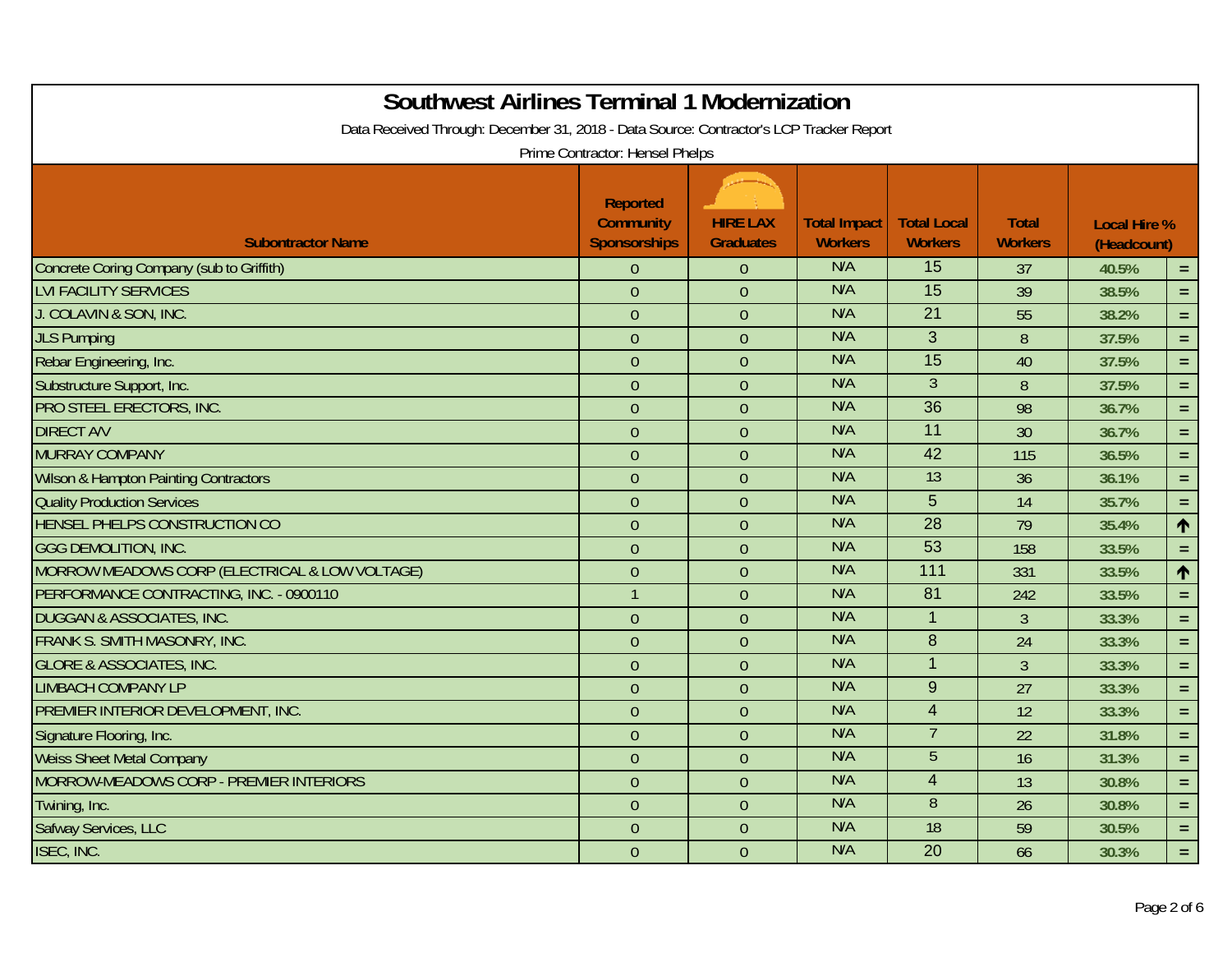| <b>Southwest Airlines Terminal 1 Modernization</b><br>Data Received Through: December 31, 2018 - Data Source: Contractor's LCP Tracker Report |                                                            |                                     |                                       |                                      |                                |                                    |                         |
|-----------------------------------------------------------------------------------------------------------------------------------------------|------------------------------------------------------------|-------------------------------------|---------------------------------------|--------------------------------------|--------------------------------|------------------------------------|-------------------------|
|                                                                                                                                               | Prime Contractor: Hensel Phelps                            |                                     |                                       |                                      |                                |                                    |                         |
| <b>Subontractor Name</b>                                                                                                                      | <b>Reported</b><br><b>Community</b><br><b>Sponsorships</b> | <b>HIRE LAX</b><br><b>Graduates</b> | <b>Total Impact</b><br><b>Workers</b> | <b>Total Local</b><br><b>Workers</b> | <b>Total</b><br><b>Workers</b> | <b>Local Hire %</b><br>(Headcount) |                         |
| Architectural Design & Signs, Inc.                                                                                                            | $\overline{0}$                                             | $\theta$                            | N/A                                   | 6                                    | 20                             | 30.0%                              | $\equiv$                |
| <b>NEVELL GROUP INC</b>                                                                                                                       | $\mathbf{0}$                                               | $\overline{0}$                      | N/A                                   | 32                                   | 108                            | 29.6%                              | $\equiv$                |
| <b>COSCO FIRE PROTECTION (T1)</b>                                                                                                             | $\theta$                                                   | $\theta$                            | N/A                                   | 12                                   | 41                             | 29.3%                              | $\equiv$                |
| <b>Centerline Concrete Cutting</b>                                                                                                            | $\theta$                                                   | $\theta$                            | N/A                                   | $\overline{2}$                       | $7\overline{ }$                | 28.6%                              | $\equiv$                |
| <b>Coast Building Products</b>                                                                                                                | $\overline{0}$                                             | $\overline{0}$                      | N/A                                   | $\overline{4}$                       | 14                             | 28.6%                              | $\equiv$                |
| <b>KARCHER INSULATION, INC.</b>                                                                                                               | $\mathbf{0}$                                               | $\theta$                            | N/A                                   | $\overline{4}$                       | 14                             | 28.6%                              | $\equiv$                |
| <b>GRIFFITH COMPANY</b>                                                                                                                       | $\theta$                                                   | $\theta$                            | N/A                                   | 89                                   | 316                            | 28.2%                              | $\equiv$                |
| NOR CAL PIPELINE SERVICES, INC                                                                                                                | $\boldsymbol{0}$                                           | $\theta$                            | N/A                                   | 8                                    | 29                             | 27.6%                              | $\equiv$                |
| Safway Services, LLC (Sub to CMI)                                                                                                             | $\mathbf{0}$                                               | $\overline{0}$                      | N/A                                   | 10                                   | 37                             | 27.0%                              | $\equiv$ .              |
| HARWOOD CONSTRUCTION, INC.                                                                                                                    | $\overline{0}$                                             | $\overline{0}$                      | N/A                                   | $\overline{4}$                       | 15                             | 26.7%                              | $\equiv$                |
| Wood Group Field Services, Inc.                                                                                                               | $\boldsymbol{0}$                                           | $\overline{0}$                      | N/A                                   | $\overline{4}$                       | 15                             | 26.7%                              | $\equiv$                |
| JOHNSON & TURNER PAINTING CO., INC.                                                                                                           | $\theta$                                                   | $\theta$                            | N/A                                   | 10                                   | 38                             | 26.3%                              | $\equiv$                |
| Air Balance Co, Inc.                                                                                                                          | $\boldsymbol{0}$                                           | $\theta$                            | N/A                                   | $\mathfrak{Z}$                       | 12                             | 25.0%                              | $\equiv$                |
| C.A. Buchen Corp                                                                                                                              | $\theta$                                                   | $\theta$                            | N/A                                   | $\overline{2}$                       | 8                              | 25.0%                              | $\equiv$                |
| <b>COSCO FIRE PROTECTION, INC.</b>                                                                                                            | $\overline{0}$                                             | $\overline{0}$                      | N/A                                   | $\overline{2}$                       | 8                              | 25.0%                              | $\equiv$                |
| KARCHER INSULATION, INC. #2                                                                                                                   | $\theta$                                                   | $\theta$                            | N/A                                   | 3                                    | 12                             | 25.0%                              | $\equiv$                |
| <b>Brand Scaffold Services Inc.</b>                                                                                                           | $\theta$                                                   | $\theta$                            | N/A                                   | $5\overline{)}$                      | 21                             | 23.8%                              | $\equiv$                |
| <b>Schindler Elevator Corporation</b>                                                                                                         | $\mathbf{0}$                                               | $\theta$                            | N/A                                   | $\overline{4}$                       | 17                             | 23.5%                              | $\equiv$                |
| CRITCHFIELD MECHANICAL, INC. OF SOUTHERN CALIFORNIA                                                                                           | $\mathbf{0}$                                               | $\overline{0}$                      | N/A                                   | $\overline{31}$                      | 132                            | 23.5%                              | $\equiv$                |
| MORROW-MEADOWS CORPORATION                                                                                                                    | $\overline{2}$                                             | $\mathbf{1}$                        | N/A                                   | 10                                   | 43                             | 23.3%                              | $\equiv$                |
| <b>Washington Iron Work</b>                                                                                                                   | $\boldsymbol{0}$                                           | $\overline{0}$                      | N/A                                   | 17                                   | 74                             | 23.0%                              | $\overline{\mathbf{v}}$ |
| <b>LETNER ROOFING CO.</b>                                                                                                                     | $\theta$                                                   | $\overline{0}$                      | N/A                                   | 14                                   | 61                             | 23.0%                              | $\equiv$                |
| <b>Building Control Electronics</b>                                                                                                           | $\overline{0}$                                             | $\overline{0}$                      | N/A                                   | $\overline{2}$                       | 9                              | 22.2%                              | $\equiv$                |
| INFINITY DRYWALL CONTRACTING, INC.                                                                                                            | $\theta$                                                   | $\theta$                            | N/A                                   | $\overline{2}$                       | 9                              | 22.2%                              | $\equiv$                |
| <b>Malcolm Drilling Company</b>                                                                                                               | $\theta$                                                   | $\theta$                            | N/A                                   | $\overline{2}$                       | 9                              | 22.2%                              | $\equiv$ .              |
| Sequoia Consultants                                                                                                                           | $\mathbf{0}$                                               | $\overline{0}$                      | N/A                                   | 11                                   | 51                             | 21.6%                              | $\equiv$ .              |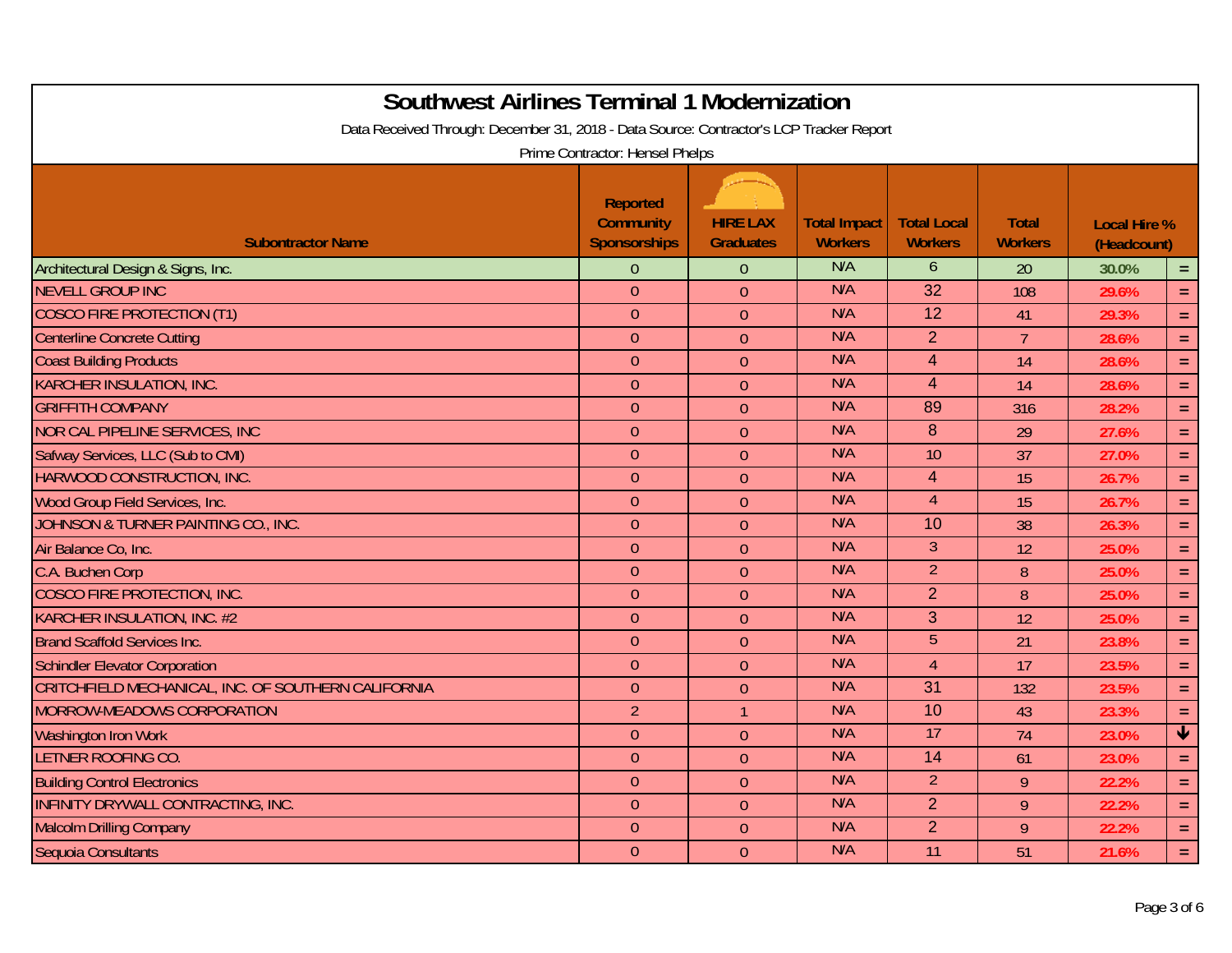| <b>Southwest Airlines Terminal 1 Modernization</b><br>Data Received Through: December 31, 2018 - Data Source: Contractor's LCP Tracker Report |                                                            |                                     |                                       |                                      |                                |                                    |            |
|-----------------------------------------------------------------------------------------------------------------------------------------------|------------------------------------------------------------|-------------------------------------|---------------------------------------|--------------------------------------|--------------------------------|------------------------------------|------------|
|                                                                                                                                               | Prime Contractor: Hensel Phelps                            |                                     |                                       |                                      |                                |                                    |            |
| <b>Subontractor Name</b>                                                                                                                      | <b>Reported</b><br><b>Community</b><br><b>Sponsorships</b> | <b>HIRE LAX</b><br><b>Graduates</b> | <b>Total Impact</b><br><b>Workers</b> | <b>Total Local</b><br><b>Workers</b> | <b>Total</b><br><b>Workers</b> | <b>Local Hire %</b><br>(Headcount) |            |
| <b>CORRADINI CORP.</b>                                                                                                                        | $\theta$                                                   | $\theta$                            | N/A                                   | 20                                   | 94                             | 21.3%                              | $\equiv$   |
| Penhall Company (Sub to Griffith Company)                                                                                                     | $\theta$                                                   | $\overline{0}$                      | N/A                                   | $\overline{4}$                       | 19                             | 21.1%                              | $\equiv$   |
| <b>Brady Company/Los Angeles</b>                                                                                                              | $\theta$                                                   | $\theta$                            | N/A                                   | $\overline{4}$                       | 20                             | 20.0%                              | $\equiv$   |
| <b>CONTINENTAL MARBLE &amp; TILE COMPANY</b>                                                                                                  | $\theta$                                                   | $\theta$                            | N/A                                   | $\overline{1}$                       | 5                              | 20.0%                              | $\equiv$   |
| EER, Inc.                                                                                                                                     | $\overline{0}$                                             | $\overline{0}$                      | N/A                                   | $\overline{1}$                       | 5                              | 20.0%                              | $\equiv$   |
| <b>GLOW ELECTRIC COMPANY INC</b>                                                                                                              | $\mathbf{0}$                                               | $\overline{0}$                      | N/A                                   | $\overline{2}$                       | 10                             | 20.0%                              | $\equiv$   |
| L2 SPECIALTIES, INC.                                                                                                                          | $\theta$                                                   | $\theta$                            | N/A                                   | $\overline{1}$                       | 5                              | 20.0%                              | $\equiv$   |
| LAWRENCE W. ROSINE CO.                                                                                                                        | $\boldsymbol{0}$                                           | $\theta$                            | N/A                                   | 2                                    | 10                             | 20.0%                              | $\equiv$   |
| <b>ELLJAY ACOUSTICS, INC.</b>                                                                                                                 | $\mathbf{0}$                                               | $\overline{0}$                      | N/A                                   | 9                                    | 48                             | 18.8%                              | $\equiv$   |
| Specialty Installation, Inc.                                                                                                                  | $\overline{0}$                                             | $\overline{0}$                      | N/A                                   | $\overline{2}$                       | 11                             | 18.2%                              | $\equiv$   |
| WMB & Associates, Inc.                                                                                                                        | $\boldsymbol{0}$                                           | $\overline{0}$                      | N/A                                   | $\overline{2}$                       | 11                             | 18.2%                              | $\equiv$   |
| <b>GIROUX GLASS, INC. (T1MP)</b>                                                                                                              | $\theta$                                                   | $\theta$                            | N/A                                   | 9                                    | 50                             | 18.0%                              | 个          |
| Sterndahl Enterpise Inc.                                                                                                                      | $\theta$                                                   | $\theta$                            | N/A                                   | 6                                    | 35                             | 17.1%                              | $\equiv$   |
| <b>Conco Pumping</b>                                                                                                                          | $\theta$                                                   | $\theta$                            | N/A                                   | $\overline{2}$                       | 12                             | 16.7%                              | $\equiv$   |
| <b>SASCO</b>                                                                                                                                  | $\theta$                                                   | $\overline{0}$                      | N/A                                   | $\overline{1}$                       | $\overline{6}$                 | 16.7%                              | $\equiv$   |
| <b>XL Fire Protection</b>                                                                                                                     | $\theta$                                                   | $\theta$                            | N/A                                   | $\mathbf{1}$                         | 6                              | 16.7%                              | $\equiv$   |
| PROSPECTRA CONTRACT FLOORING                                                                                                                  | $\theta$                                                   | $\theta$                            | N/A                                   | 6                                    | 37                             | 16.2%                              | $\equiv$   |
| CRITCHFIELD MECHANICAL, INC. OF SOUTHERN CALIFORNIA (PUMP ROOM)                                                                               | $\theta$                                                   | $\theta$                            | N/A                                   | 8                                    | 53                             | 15.1%                              | $\equiv$   |
| <b>Applied Engineering Concepts</b>                                                                                                           | $\mathbf{0}$                                               | $\overline{0}$                      | N/A                                   |                                      | $\overline{7}$                 | 14.3%                              | $\equiv$   |
| Vertical Earthworks, Inc.                                                                                                                     | $\mathbf{0}$                                               | $\overline{0}$                      | N/A                                   | $\mathbf 1$                          | $\overline{7}$                 | 14.3%                              | $\equiv$ . |
| MR CRANE, Inc.                                                                                                                                | $\theta$                                                   | $\overline{0}$                      | N/A                                   | $\overline{1}$                       | 10                             | 10.0%                              | $\equiv$   |
| LIMBACH COMPANY - PREMIER INTERIOR DEVELOPMENT, INC.                                                                                          | $\theta$                                                   | $\overline{0}$                      | N/A                                   | $\overline{1}$                       | 11                             | 9.1%                               | $\equiv$   |
| R.J. & J Construction, Inc.                                                                                                                   | $\overline{0}$                                             | $\overline{0}$                      | N/A                                   | $\overline{2}$                       | 22                             | 9.1%                               | $\equiv$   |
| Savala Equipment Company, Inc.                                                                                                                | $\mathbf{0}$                                               | $\theta$                            | N/A                                   | $\overline{2}$                       | 22                             | 9.1%                               | $\equiv$   |
| C Below, Inc.                                                                                                                                 | $\theta$                                                   | $\theta$                            | N/A                                   | $\overline{1}$                       | 12                             | 8.3%                               | $\equiv$ . |
| Schindler Elevator Corporation (Elevator Division)                                                                                            | $\mathbf{0}$                                               | $\overline{0}$                      | N/A                                   | $\overline{1}$                       | 15                             | 6.7%                               | $\equiv$ . |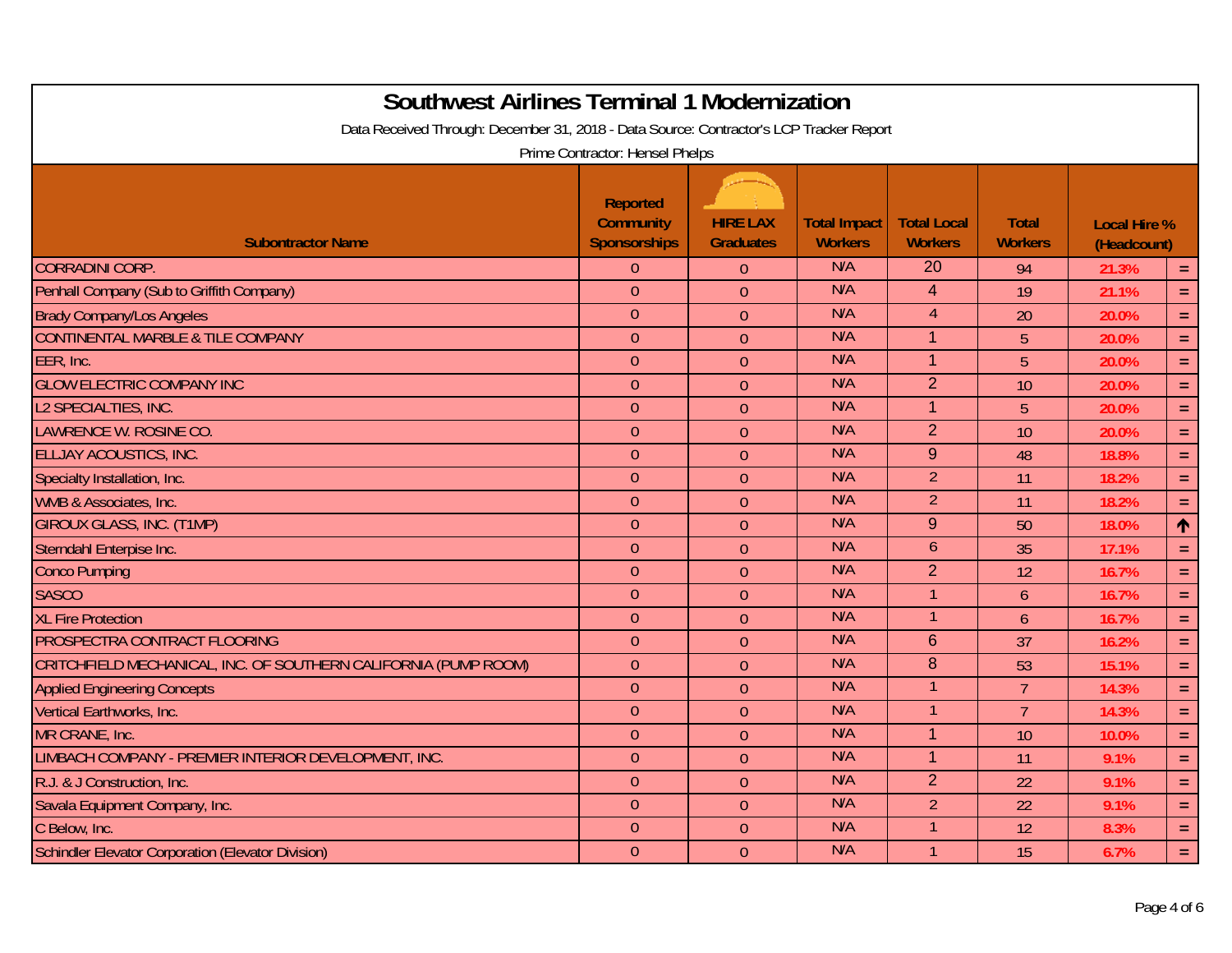| <b>Southwest Airlines Terminal 1 Modernization</b><br>Data Received Through: December 31, 2018 - Data Source: Contractor's LCP Tracker Report | Prime Contractor: Hensel Phelps                            |                                     |                                       |                                      |                                |                                    |            |
|-----------------------------------------------------------------------------------------------------------------------------------------------|------------------------------------------------------------|-------------------------------------|---------------------------------------|--------------------------------------|--------------------------------|------------------------------------|------------|
| <b>Subontractor Name</b>                                                                                                                      | <b>Reported</b><br><b>Community</b><br><b>Sponsorships</b> | <b>HIRE LAX</b><br><b>Graduates</b> | <b>Total Impact</b><br><b>Workers</b> | <b>Total Local</b><br><b>Workers</b> | <b>Total</b><br><b>Workers</b> | <b>Local Hire %</b><br>(Headcount) |            |
| <b>OTIS ELEVATOR</b>                                                                                                                          | $\overline{0}$                                             | $\theta$                            | N/A                                   | 2                                    | 33                             | 6.1%                               | $\equiv$   |
| <b>INFINITY METALS, INC.</b>                                                                                                                  | $\theta$                                                   | $\overline{0}$                      | N/A                                   | $\overline{2}$                       | 38                             | 5.3%                               | $\equiv$   |
| <b>B &amp; I Equipment Rental LLC</b>                                                                                                         | $\theta$                                                   | $\theta$                            | N/A                                   | $\theta$                             | $\mathbf{1}$                   | 0.0%                               | $\equiv$   |
| <b>B &amp; J Tree Service</b>                                                                                                                 | $\theta$                                                   | $\theta$                            | N/A                                   | $\theta$                             | $\overline{7}$                 | 0.0%                               | $\equiv$ . |
| <b>BC Traffic</b>                                                                                                                             | $\overline{0}$                                             | $\theta$                            | N/A                                   | $\overline{0}$                       | $\overline{4}$                 | 0.0%                               | $\equiv$   |
| <b>Centerline Concrete Cutting (Cosco)</b>                                                                                                    | $\theta$                                                   | $\theta$                            | N/A                                   | $\overline{0}$                       | $\mathbf{1}$                   | 0.0%                               | $\equiv$   |
| <b>CONCO PUMPING A</b>                                                                                                                        | $\theta$                                                   | $\theta$                            | N/A                                   | $\Omega$                             | $\mathbf{1}$                   | 0.0%                               | $\equiv$   |
| CONNOR CONCRETE CUTTING AND CORING                                                                                                            | $\boldsymbol{0}$                                           | $\theta$                            | N/A                                   | $\Omega$                             | 11                             | 0.0%                               | $\equiv$ . |
| CONNOR CONCRETE CUTTING AND CORING (Sub to RJ & J Construction)                                                                               | $\theta$                                                   | $\overline{0}$                      | N/A                                   | $\overline{0}$                       | 5                              | 0.0%                               | $\equiv$ . |
| CRITCHFIELD MEHCANICAL, INC. OF SOUTHERN CALIFORNIA (SURVEY)                                                                                  | $\theta$                                                   | $\overline{0}$                      | N/A                                   | $\overline{0}$                       | $\overline{7}$                 | 0.0%                               | $\equiv$   |
| Davidson Concrete Cutting, Inc.                                                                                                               | $\theta$                                                   | $\overline{0}$                      | N/A                                   | $\Omega$                             | $\mathbf{1}$                   | 0.0%                               | $\equiv$   |
| Fine Grade Equipment, Inc.                                                                                                                    | $\theta$                                                   | $\theta$                            | N/A                                   | $\overline{0}$                       | 19                             | 0.0%                               | $\equiv$   |
| <b>G&amp;F Concrete Cutting, INC.</b>                                                                                                         | $\theta$                                                   | $\overline{0}$                      | N/A                                   | $\Omega$                             | $\mathbf{1}$                   | 0.0%                               | $\equiv$ . |
| <b>G&amp;G DOOR PRODUCTS, INC.</b>                                                                                                            | $\mathbf{0}$                                               | $\overline{0}$                      | N/A                                   | $\Omega$                             | $\mathfrak b$                  | 0.0%                               | $\equiv$   |
| Giroux Glass, Inc.                                                                                                                            | $\theta$                                                   | $\overline{0}$                      | N/A                                   | $\Omega$                             | 3                              | 0.0%                               | $\equiv$   |
| GONSALVES & SANTUCCI INC. DBA CONCO PUMPING                                                                                                   | $\theta$                                                   | $\theta$                            | N/A                                   | $\Omega$                             | $\overline{1}$                 | 0.0%                               | $\equiv$   |
| Goss Construction Company Inc. (sub to Griffith)                                                                                              | $\theta$                                                   | $\overline{0}$                      | N/A                                   | $\Omega$                             | 10                             | 0.0%                               | $\equiv$ . |
| <b>GREGG DRILLING &amp; TESTING, INC.</b>                                                                                                     | $\overline{0}$                                             | $\theta$                            | N/A                                   | $\Omega$                             | $\overline{2}$                 | 0.0%                               | $\equiv$ . |
| Harper's Backhoe Service, Inc. dba Harper Equipment Rental                                                                                    | $\theta$                                                   | $\overline{0}$                      | N/A                                   | $\mathbf{0}$                         | $\overline{2}$                 | 0.0%                               | $\equiv$   |
| HILL CRANE SERVICE, INC.                                                                                                                      | $\theta$                                                   | $\theta$                            | N/A                                   | $\Omega$                             | 15                             | 0.0%                               | $\equiv$   |
| <b>INLAND PACIFIC TILE, INC.</b>                                                                                                              | $\theta$                                                   | $\theta$                            | N/A                                   | $\mathbf 0$                          | 5                              | 0.0%                               | $\equiv$   |
| KARCHER FIRESTOPPING, INC.                                                                                                                    | $\mathbf{0}$                                               | $\overline{0}$                      | N/A                                   | $\Omega$                             | 5                              | 0.0%                               | $\equiv$ . |
| <b>KOPPL PIPELINE SERVICES, INC</b>                                                                                                           | $\theta$                                                   | $\theta$                            | N/A                                   | $\overline{0}$                       | 3                              | 0.0%                               | $\equiv$   |
| MCKEON DOOR WEST, INC.                                                                                                                        | $\theta$                                                   | $\overline{0}$                      | N/A                                   | $\Omega$                             | 9                              | 0.0%                               | $\equiv$   |
| MORROW-MEADOWS CORP (MAIN ELECTRICAL UPGRADES)                                                                                                | $\theta$                                                   | $\theta$                            | N/A                                   | $\overline{0}$                       | $\overline{4}$                 | 0.0%                               | $\equiv$   |
| MR. CRANE, INC.                                                                                                                               | $\overline{0}$                                             | $\overline{0}$                      | N/A                                   | $\mathbf{0}$                         | 16                             | 0.0%                               | $\equiv$ . |